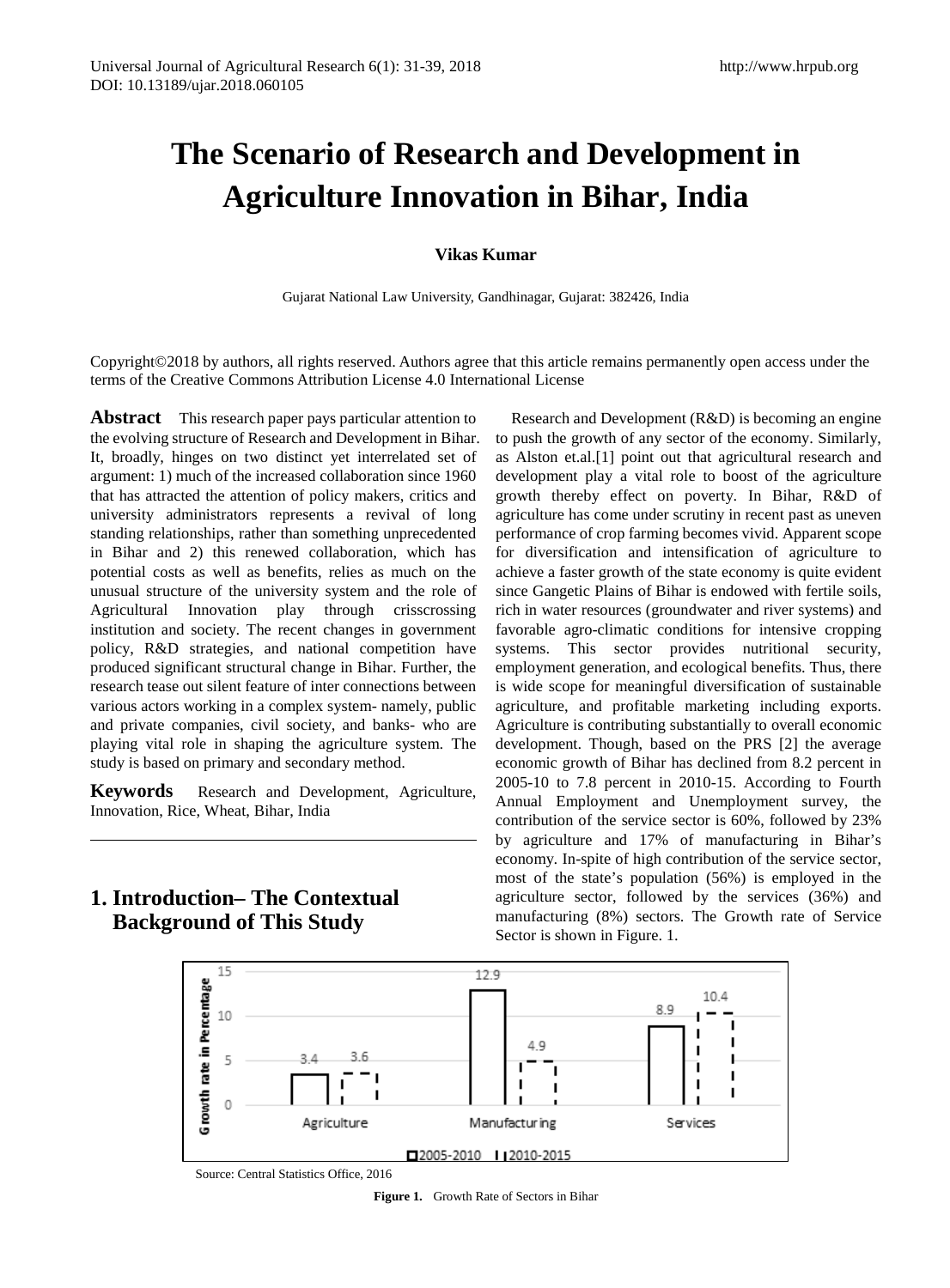Figure 1 reveals the growth rate of sectors in the period between 2005-10 and 2010-15. It can be observed from the figure that, Agriculture growth, increased from 3.4% in 2005-10 to 3.6% in 2010-15. In the meanwhile, services sector growth, increased from 8.9% to 10.4%. The point should be noted that, in-spite of high percentage of people are employed in agriculture, it could not come up to mark. However, there are three major challenges facing Bihar agriculture; First, increasing population pressure leading to more food requirement. The second is decreasing per capita food availability and the third is sustainable growth of agriculture. At this point of view, agricultural R&D systems are now forced to raise questions about their continuing relevance, approaches, accountability, and impact. With reduced funding for research and support, the services can no longer be separated from broader developmental questions. Inefficiencies of the public research systems manifested during protected socio-political environment are no longer affordable under the new economic environment. This, coupled with the incremental nature of technological advancements and their impacts raises the question of effectiveness and accountability of public research. Therefore, the objective of the paper is:

- To identify the status of Science and Technology for crop farming in Bihar
- To understand the research approach, processes, and linkages between different actors involved in Research and Development.
- To documents the recent technologies developed for farming in Bihar.

Follow with introduction, this paper has been categorized into six sections. Second section deals with the research approach, processes and linkages. It discusses about the availability of infrastructure for Agriculture Research and Development. Similarly, the third section explores the Organizational setup and discusses about the financial infrastructure for agriculture and technology development. The fourth section deliberates about the collaboration and linkages among the different actors. The fifth section emphasizes on the challenges of agricultural technologies. Later on, sixth section talks about the policy context. Moreover, it talks about the new approach of Research and Development and the last section conclude the discussion.

## **2. Research Approach, Processes, and Linkages**

In terms of the approach to research, Bihar has made significant progress in moving away from the prescriptive tradition toward a participatory and action-oriented research. As noted, R&D activities in the region are heavily influenced by the ATMA and State Agriculture University frameworks. A number of key elements of the system-oriented participatory approaches, i.e. the farming systems perspective; household systems as units of analysis; using diagnostic information in research, planning and priority setting; and involving beneficiaries in the design, implementation, and evaluation of research—are embedded in the R&D systems in Bihar.

The state of Bihar is regularly faced natural disasters like drought and flood. However, Agricultural research and development in the state is supported by various institutes, organization and universities such as Rajendra Agricultural University, Pusa (Samastipur) (RAU) and its network of Krishi Vigyan Kendra,(KVK), Bihar Agriculture University, (BAU), Indian Council of Agriculture Research eastern zone complex at Patna, National Research Centres for Litchi, Makhana and Pan. Small Farmer's Agri-business Consortium (SFAC) and ATMA[3]. Though, these institutions reflect the growth of research, but it does not determine to innovation. One of the major issues could be linkages. In this context, to tackle this challenge The National Agriculture Research System (NARS) concept has brought which brings together to several actors (such as National Agriculture Research intuitions (NARIs) and their methods and participatory approach. It has led to increased grassroots collaborations and interactions between researchers, extension staff and farmers. In this context, the Bihar's government has taken initiative to develop science and technology infrastructure to accelerate the growth of production and farmer's livelihood. The details have been shown in table 1.

| S.no. | <b>Research and education Institute</b><br>and technology transfer agencies/<br><b>ATMA/KVK</b> | No. | Activities undertaken                                                                                                                                                                                                                                                                                                                                                                            |  |  |  |
|-------|-------------------------------------------------------------------------------------------------|-----|--------------------------------------------------------------------------------------------------------------------------------------------------------------------------------------------------------------------------------------------------------------------------------------------------------------------------------------------------------------------------------------------------|--|--|--|
| A     | <b>Research and Development</b>                                                                 |     |                                                                                                                                                                                                                                                                                                                                                                                                  |  |  |  |
|       | Central Agriculture University                                                                  | 01  | All                                                                                                                                                                                                                                                                                                                                                                                              |  |  |  |
|       | <b>State Agricultural Universities</b>                                                          | 01  | All                                                                                                                                                                                                                                                                                                                                                                                              |  |  |  |
|       | Research institutes/colleges                                                                    | 10  | Region specific                                                                                                                                                                                                                                                                                                                                                                                  |  |  |  |
| 3     | National/International Linkage                                                                  | 09  | Indian Council of Agricultural Research, Department of Science and Technology,<br>Consultative Group of International Agriculture Research, Rajiv Gandhi Vikas<br>Yojna, International Rice Research Institute, International Maize and Wheat<br>Improvement Center, International Crop Research Institute Semi-Arid Tropics,<br>International Plant Nutrition Institute, Bihar Rajya Beej Nigam |  |  |  |
| B     | <b>Transfer agencies</b>                                                                        |     |                                                                                                                                                                                                                                                                                                                                                                                                  |  |  |  |
|       | <b>ATMA</b>                                                                                     | 04  |                                                                                                                                                                                                                                                                                                                                                                                                  |  |  |  |
|       | Agriculture extension Krishi Vigyan Kendra                                                      | 29  |                                                                                                                                                                                                                                                                                                                                                                                                  |  |  |  |
|       | <b>State Agriculture Department</b>                                                             |     |                                                                                                                                                                                                                                                                                                                                                                                                  |  |  |  |
| ⌒     | <b>Seed Production/Distribution/Marketing</b>                                                   | 4   | Region specific                                                                                                                                                                                                                                                                                                                                                                                  |  |  |  |

**Table 1.** Science, Technology Infrastructure for Crop Farming in Bihar

Source: Author Compilation, 2017; Through Various Reports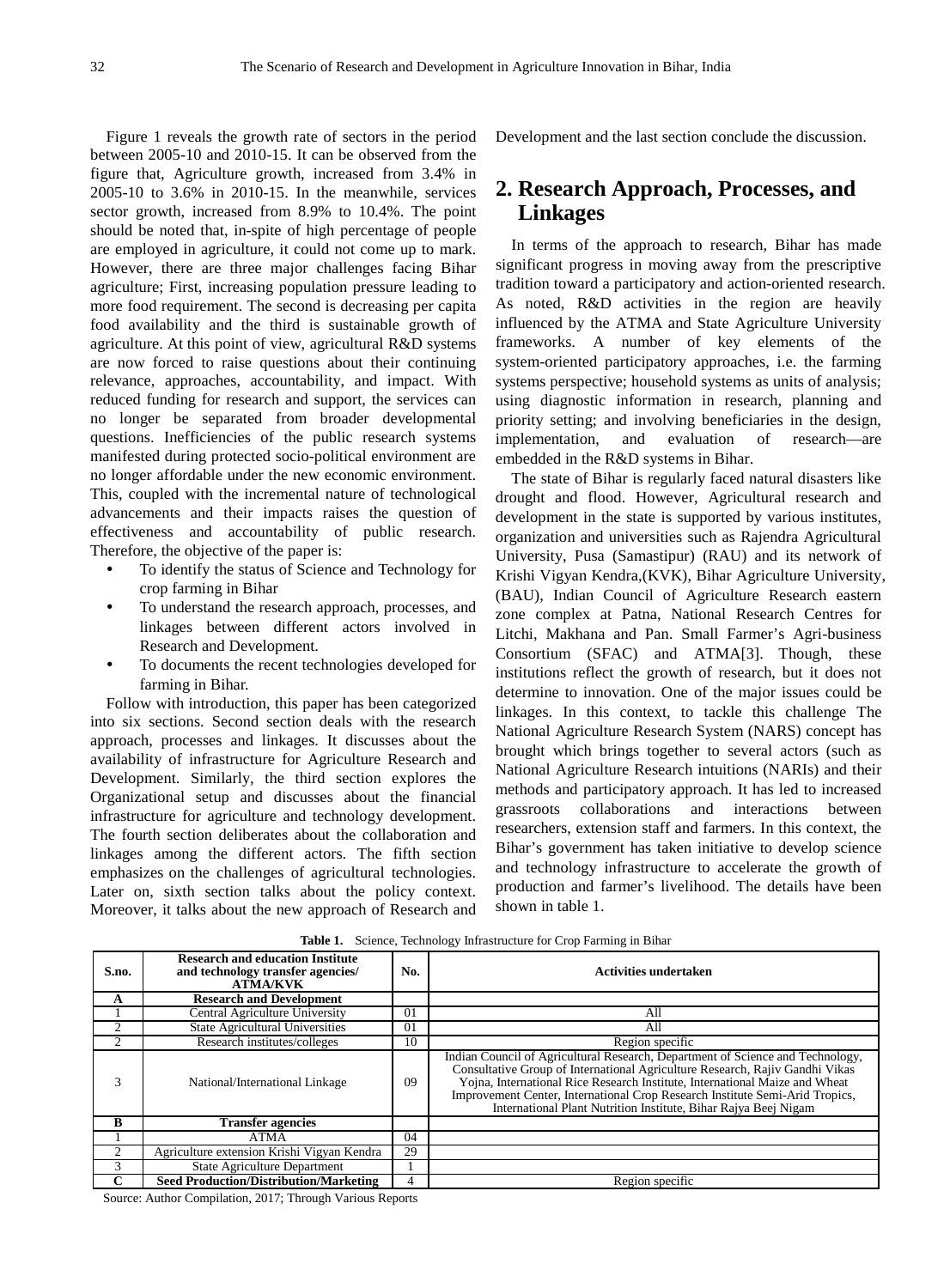It has been observed from the table that, there is involvement of market agents and input suppliers in the R&D processes. Nevertheless, the current status of linkages and collaboration among the various stakeholders is far from ideal. To a large extent, these organizations still act independently of each other with minimum coordination, which undermines the feedback loop necessary for developing responsive research agendas and compromises access to knowledge. Increasingly, farmers' organizations now voice the needs of their members in various forums on policy making and orienting service provision. Over the years, achievements in R&D and increased awareness have resulted in adoption of recommended practices and technologies by the farmers. However, the extent of dissemination of the technologies has not been adequate. The weak linkage between research and extension is a serious impediment to low adoption of technologies at the field level. Educating the farmers about improved technology and ensuring its continuous access and adoption is a major challenge for the effective deployment of the agricultural R&D system.

## **3. The Evolving Socio-technical Ensemble of Crop Farming in Bihar**

| Table 2. Status of Public Sector Research System for Crop Farming |  |  |  |
|-------------------------------------------------------------------|--|--|--|
|-------------------------------------------------------------------|--|--|--|

| S.I.No.        | Name of Universities/College             | Place       |
|----------------|------------------------------------------|-------------|
|                | Bihar Agriculture University, Sabour     | Bhagalpur   |
| $\overline{c}$ | Rajendra Agriculture University, Pusa    | Samstipur   |
| 3              | Borlog Institute of South Asia           | Pussa       |
| 4              | College of Agricultural Engg, Pusa,      | Samstipur   |
| 6              | Dumraon Agriculture College              | Buxar       |
| 7              | Bhola Paswan Sashtri Agriculture College | Purnea      |
| 9              | Mandan Bharti Agriculture College        | Saharsa.    |
| 10             | Tirhut College of Agriculture            | Muzzafarpur |

Source: Compiled by Author, 2017;

http://targetstudy.com/colleges/agriculture-colleges-in-bihar.html accessed on 13/09/2016

The first agricultural research institute was established in 1905 at Pusa, Samastipur which is well known as the Imperial Agricultural Research Institute (IARI). Unfortunately, it had to be shifted to New Delhi in 1936 because of the devastating earthquake in 1934. Bihar Agriculture College at Sabour is one of the oldest agricultural colleges in the country. It was established in 1908 [4]. There are several agricultural research and educational institutions have been set up in the state (shown in table 2). At present Rajendra Agricultural University at Pusa and Bihar Agriculture University at Sabour are the only two agricultural Universities in the state. Five agricultural colleges at Dholi, Sabour, Saharsa, Purnea and Dumraon are its constituent units. Rajendra Agriculture University has set up post graduate courses in Bio Technology and Agri Business Management. Indian Council of Agriculture Research has its eastern regional headquarter at Patna [5]. A specialized research centre of Borlaug Institute of South Asia is being set up in Pusa. This institute will be the first international research institute in the state. The agriculture research system has achieved laudable success in the evolution of several new varieties and cultivation technologies. The educational institutions have the distinction of producing eminent scientists and extension workers.

Basically, a university helps to build networks and outsourcing by providing information about agriculture related problems. The role of the appropriate information package and its dissemination assumes a portal role. It is not only important to generate information, but also to see that the required information is delivered to the end users at the earliest and that too without any dissemination loss. KVK is a front line extension system and a lighthouse for the farming community in fulfilling this need. The Directorate of Extension Education has created a network of 29 such KVK located in 29 districts spreading all over the three agro-climatic zones of the state. They are responsible for the purity and supply of breeder seed and inbred line for hybrid seed production of rice-wheat.

KVK continue to receive prime attention in view of their utility as a centre of excellence in spreading agricultural knowledge to the rural masses. They also encourage catering of post- harvest handling of the agricultural products and develop entrepreneurial skill among the rural youth. The KVK's functions in five mission mode, viz. on honey bee, seed production, including seed villages, conservation agriculture, integrated farming and vermicomposting. Extensive reforms received attention through the Agriculture Technology Management Agency.

Over the period of time, the research milieu has undergone several changes, for instance, nowadays the private sector playing a critical role in meeting R&D needs which were almost non-existent in agricultural research about four decades ago. The role of private initiatives in agriculture research is getting more and more important to develop the hybrid varieties [6]. The private sector is very prominent in the production and supply of multi micro nutrients, bio fertilizers, bio pesticides. It is imperative to get maximum benefit from private research with adequate advisories to farmers for any farming related issues.

#### **3.1. Financial Investment in Agriculture R&D for Crop Farming**

The Rajendra Agriculture University, Bihar Agriculture University and other colleges are autonomous institutions in meeting the educational and research needs of the Bihar states and these are managed by the board of management and academic council. It is largely funded by state governments, but they also get regular grants from the ICAR, Department of Science and Technology, CGIAR, RKVY and BRNS [7]. In the past, the research and extension system has achieved much success. It is believed that compared to other alternatives, the investment in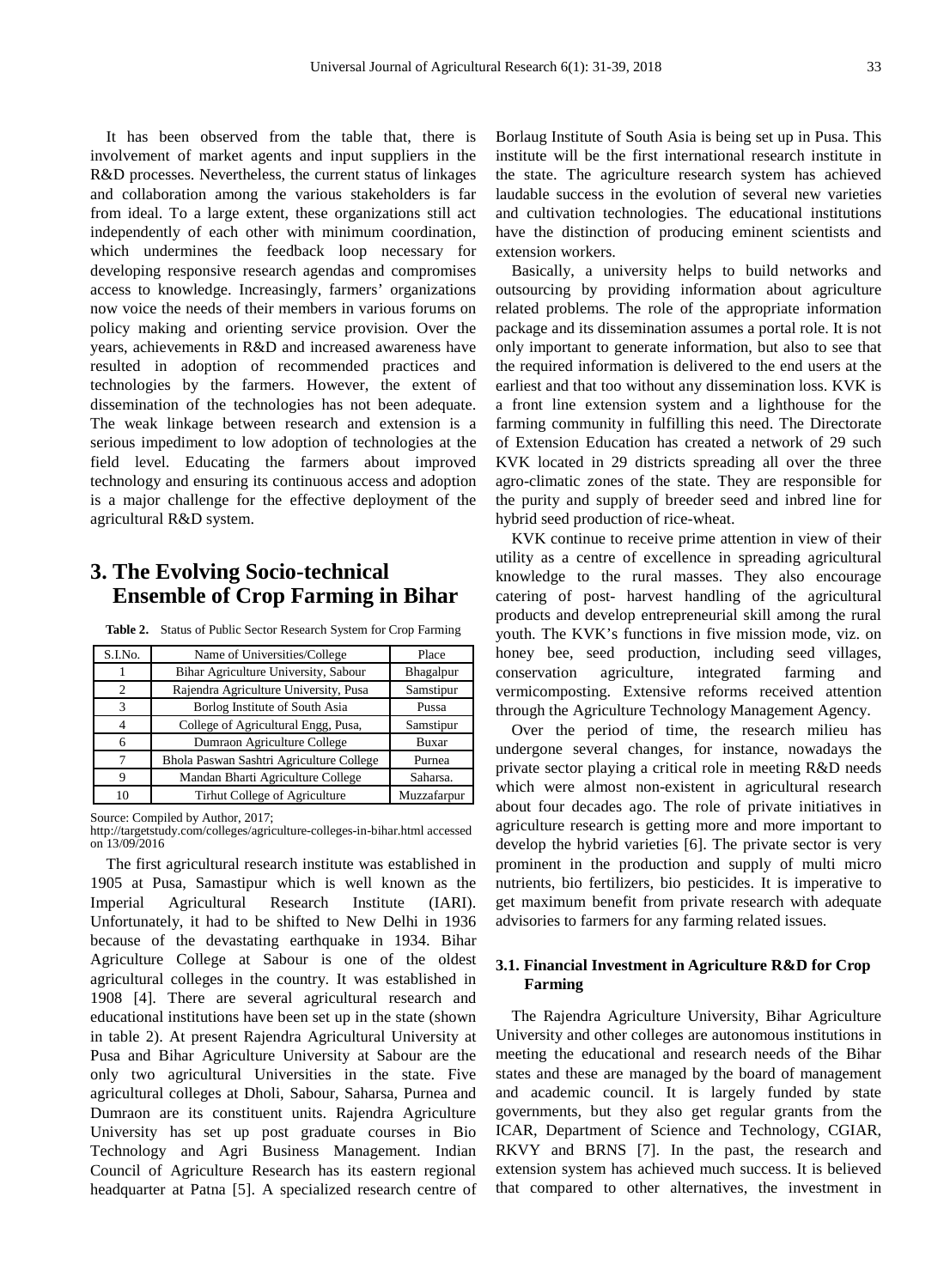agricultural research and extension is much more productive in accelerating the pace of development. It has been shown empirically that the investment in agricultural research and extension is the main source of growth in agricultural total-factor productivity in India, and the rates of return are impressive [8; 9; 10]. In this context, Bihar is also following the same path and the extension activities of the SAUs are implemented and coordinated by the Director of Extension. This extension mandates of the SAUs has conventionally been operationalized through the three major units of training, communication and information and KVKs or Farm Science Centers. A single-window facility of the ATIC is also currently established in ATMA for delivery of research products, information and other services. In the recent years with the advent of the ATMA as a national extension model to implement location-specific programs related to agricultural development, the SAUs have been restricted to consultancy roles [11].

Table 3. Proposed Outlay on Crop on Agriculture Research & Education 2014-2015 (Amount in Lakh)

| Sl. No. | <b>Institutions</b>                  | <b>Proposed Outlay</b> |
|---------|--------------------------------------|------------------------|
|         | Strengthening of RAU                 | 94                     |
|         | Agriculture College at Dumraon       | 5158                   |
|         | Agriculture College at Purnea        | 3640                   |
|         | Bihar Agriculture University, Sabour | 14445.75               |
|         | Agriculture College Kishanganj       | 10985                  |
|         | Total                                | 34322.75               |

Source: Computed by Author, 2017 from GoB, Report

There are other expenditures also with the name of different schemes to enhance the production for rice, wheat and agriculture growth as a whole. The Agriculture Technology Management Agency is constituted as the registered society in all 38 districts of the state. Government of India under a centrally sponsored scheme of extension reforms is funding 90 percent of the work components listed under the cafeteria of activity. State government from its own resources will meet the establishment cost of ATMA for additional posts not covered under centrally sponsored schemes besides 10 percent matching share of the central fund. Bihar Rajya Beej Nigam has played an instrumental role in implementation of Chief Minister's Crash Seed program where in its responsibility lie in the timely supply of foundation seed to farmers. Similarly, for the Seed Production on government seed multiplication farms, all the 245 government seed multiplication farms are now engaged in foundation/certified seed production. The foundation seed produced on these farms is processed by BRBN and it finds its use in the CM Crash Seed program. It is proposed to give additional subsidized at a rate of 200 per quintal for Paddy and Wheat and 800 per quintal from state plan. Similarly, there are various schemes such as E-Kisan Bhavan, Integrated cereal development programme for rice-wheat etc. run through by state and central governments. The detail of particular schemes, expenditure has been provided in the table 4.

**Table 4.** Proposed Outlay on Crop Farming in Bihar 2014-15 (Amount in Lakh)

| SI. No         | <b>Scheme</b>                                                           | <b>Proposed Outlay</b> |
|----------------|-------------------------------------------------------------------------|------------------------|
| 1              | Seed Production by BRBN including CM Crash Seed Programme               | 4000                   |
| $\overline{2}$ | Seed production on Govt. Farms                                          | 6000                   |
| 3              | Kisan Salahkar Yojna                                                    | 9100                   |
| 4              | Maintenance and Establishment of Agriculture departments Buildings/Labs | 7884.97                |
| 5              | Seed certification agency                                               | 315                    |
| 6              | Promotion of Farm Mechanization                                         | 18400                  |
| 7              | Application of Information & Communication Technology in Agriculture    | 252                    |
| 8              | Rajya Kisan Aayog                                                       | 100                    |
| 9              | Purchase/Maintenance/Hiring of Vehicle                                  | 650                    |
| 10             | <b>Integrated Watershed Development Project</b>                         | 200                    |
| 11             | <b>RSVY</b>                                                             | 58916                  |
| 12             | Kisan Salahkar Yojna                                                    | 9100                   |
| 13             | Strengthening of soil, seed and fertilizer laboratory                   | 1000                   |
| 14             | National Mission for Sustanable Agriculture                             | 4500                   |
| 15             | National Food Security Mission                                          | 2000                   |
| 16             | National Mission on Agriculture Extention and Technology                | 4500                   |
| 17             | Development of Agriculture Marketing                                    | 1000                   |
| 18             | Soil conservation work                                                  | 2300                   |
|                | <b>Total</b>                                                            | 130217.97              |

Source: Computed by Author, 2017 from GoB Report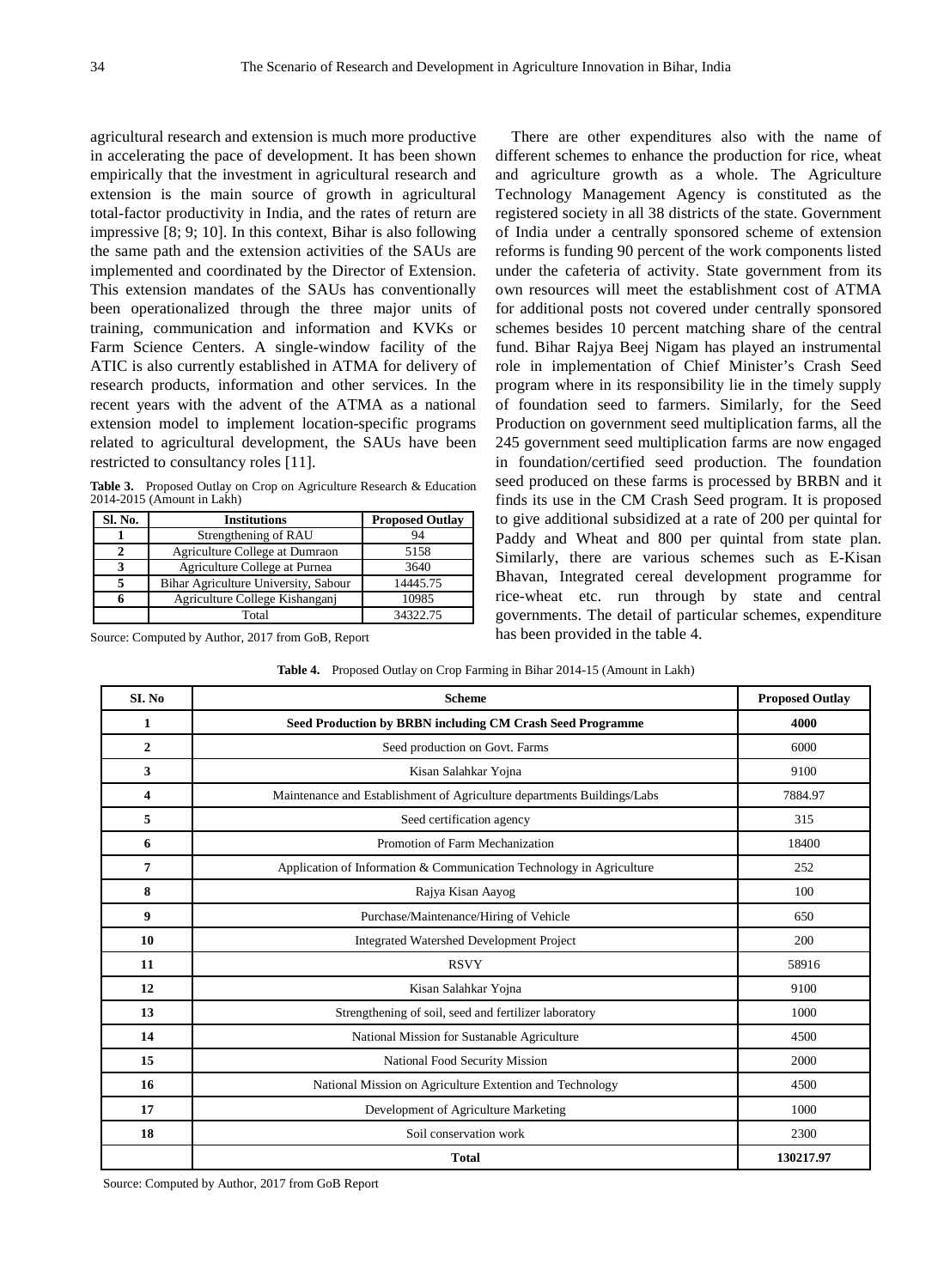However, it is clear that the traditional agricultural research and extension roles of the SAUs alone cannot sufficiently address the challenges of the new trends in agricultural development. It is, thus, a suitable mechanism is required for periodic assessment of the scientific and technical work force requirement for agricultural R&D institutions in Bihar. This will help maintain a reasonable balance between the work force generated and opportunities for their gainful employment.

## **4. Collaboration and Linkage among Actors in the Innovation System**

It has already been argued that innovation requires a dense network of interaction. Networks might crystallize around different innovation tasks at different times. In the case of agricultural innovation in Bihar, interactions of multiple actors were important for the development of the sector [12]. The existence of a range of organizations established to coordinate various activities, including marketing, access to technical and financial capacity or services, assistance in meeting or setting quality standards, and political lobbying. The coordinating body consisted of public organizations, NGOs or foundations, industry associations and consortia of private and public organizations. These coordinating bodies were established to foster the interaction. Interactions between actors and networks are central to an effective innovation system. In this context, the triple-helix model of innovation [13] emphasis on the importance of interaction among knowledge institutes, including those in academia, industry and government. Linkages can be defined as coordinated channels for the exchange or flow of technology, information and resources between organisations in an agricultural innovation system [14]. Such exchange can be achieved in different ways by establishing linkage mechanisms that address specific purposes or functions. Linkage mechanisms are procedures that enhance technology generation and exchange and enable the flow of information and resources.

To understand patterns of interaction between various actors, it is important first to map linkages in a general way and then to understand the nature and purpose of those linkages shown in table no.5. During the field study several types of linkage pattern have been observed which indicate its purposes and actors involved in innovation shown in the table. This information is important, as it helps to distinguish between the links an organization might have with an input supplier (important as they may be) and the links it may have for accessing a technology or collaborating on a joint project, which are clearly more important for learning and innovation. This classification of linkages helps to identify the sorts of linkages that might need to develop for continuous innovation to take place.

An agriculture Innovation process often requires quite extensive linkages with different knowledge sources. These sources may be scientific and technical, but equally they can be a source of other forms of knowledge, both tacit and codified. Patterns of interaction between different knowledge sources from a central component of an organization's or sector's capacity to innovate the relationships that sustain the acquisition of knowledge and permit interactive learning are critical and can take many forms. It can be partnerships, for example, in which two or more organizations to pool knowledge and resources and jointly develop a product, or it can be commercial transactions, in which an organization purchases technology (in which knowledge is embedded) or knowledge services from another organization, in which case the relationship is defined by a contract or license. Linkages may also take the form of networks, which provide an organization to market and other early-warning intelligence on changing consumer preferences or technology. Networks also embody the actors of knowledge sources, which can be tapped as the need arises. These linkages and the relationships that govern them concern knowledge flows. They must not be confused with the linkages and relationships that govern the movement of commodities through value chains, although many of the same actors may be involved.

| <b>Type of linkage</b>                         | <b>Purpose</b>                                                                                                                                                                                                                                                | <b>Actors Involved</b>                                  |
|------------------------------------------------|---------------------------------------------------------------------------------------------------------------------------------------------------------------------------------------------------------------------------------------------------------------|---------------------------------------------------------|
| Partnership                                    | Joint problem solving, learning, and mainly learning by innovation.<br>May involve two or more organizations. Focused, objective defined<br>project.                                                                                                          | IRRI, CIMMYT, ICRISAT, IPNI, SAU,<br><b>ATMA</b>        |
| Pattern                                        | Transfer of items, services, and knowledge to consumers with regards<br>training to their performance agendas.                                                                                                                                                | ATMA, KVK, Farmers                                      |
| <b>Networks</b>                                | May be formal or informal, but the Learning by main objective is to<br>facilitate interacting and information flows. Also builds social capital,<br>confidence, and trust, and creates preparedness for change, lowering<br>barriers to forming new linkages. | Bihar State Govt., ICAR, DST, CGIAR,<br>RKVY, BRNS, SAU |
| Advocacy linkages to policy<br>process         | Specific links through networks and sector association to inform and<br>influence policy.                                                                                                                                                                     | Department of Agriculture                               |
| Linkages to supply input and<br>output markets | Mainly informal but also formal arrangements connecting<br>organizations to raw materials and input and output markets.                                                                                                                                       | Local Seed Seller, ATMA, Bank                           |

**Table 5.** Types of Linkages and Purpose within various Actors for Rice-Wheat Cultivation in Bihar

Source: Author, 2017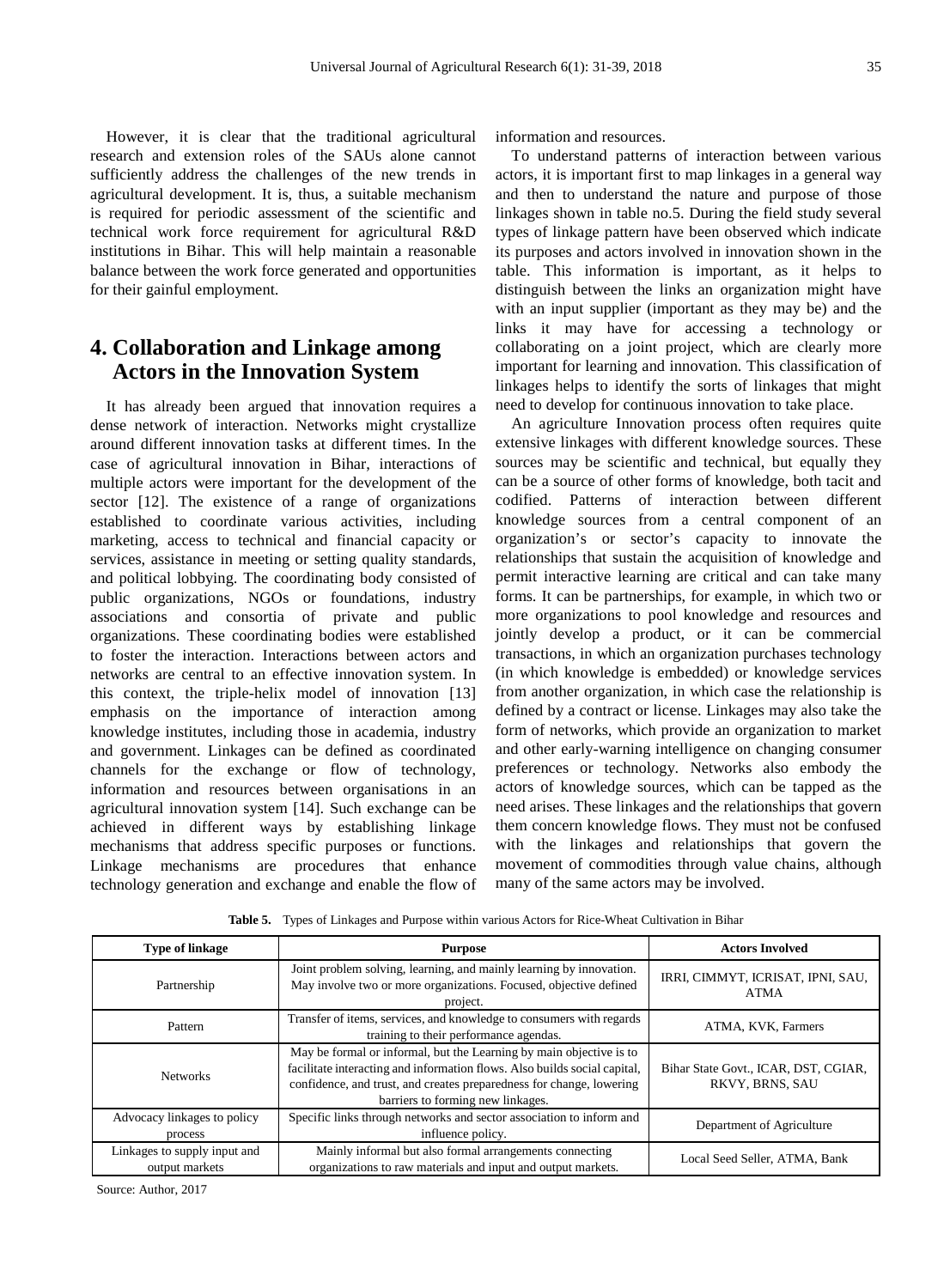At present, state government functionaries, fertilizer industry, pesticide industry, irrigation department, Seed Industry, transport organizations provide critical inputs to agriculture. These organizations make a significant input to the state-level Crop Weather Watch Group (CWWG) meeting. CWWG make a report and submitted to state government or organisations to make a future plan for particular states. These services are provided in collaboration with a number of other organizations. A collaborative programme sponsored by different organizations on the development of Extended Range Forecast System (ERFS) is being pursued jointly by IMD, Nation Centre for Medium Range Forecast of Weather (NCMRFW), DAC, ICAR, SAC, IITD and IRI to provide spatially and temporally differentiated weather information with a lead time of one month for providing input support services to farmers. Information on agro-advisory is disseminated through multi-modes of delivery, including mass and electronic media like AIR, television, print media, internet as well as group and individual relationships through email, telephone, SMS and IVR (Interactive Voice Response Technology), etc. The Agro meteorological Advisory Service (AAS) has demonstrated the critical role of weather forecasts in increasing the overall preparedness of farmers, leading to substantially better outcomes. For more effective approaches to deliver climate and weather information to farmers through a participatory, cross-disciplinary approach, farmer's awareness programs, also known as roving seminars are organized that bring together research and development institutions, relevant disciplines, and farmers as equal partners. They are jointly organized by ICAR, SAUs, SMD and other stakeholders in order to improve the relationship with the ATMA system and develop a local (village) level of crop production [15] Shown in the figure.



Source: Author, 2017

**Figure 2.** Collaborating Organizations and their Linkages for Crop Farming in Bihar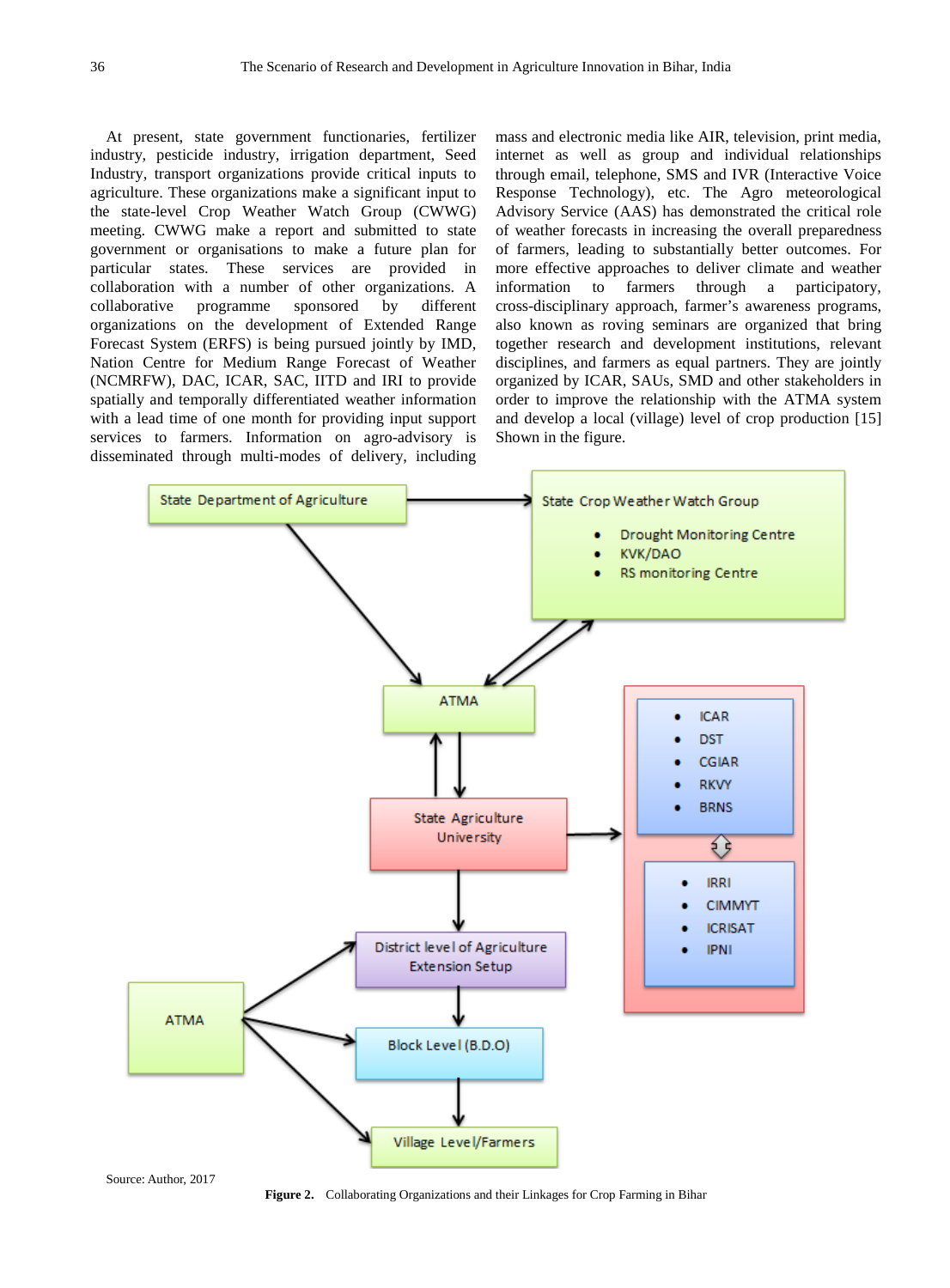The figure (2) indicates that effective linkages and partnerships between organisations are essential to transfer research results to farmers and input suppliers. Linkages are also needed to pass on to policy makers and researchers relevant information on production constraints at the farm level and in general to facilitate inter-organisational experimentation, learning and by implication, innovation [16; 17]. The importance of linkages has been recognized in not only the agricultural innovation literature [18, 19] but also in the innovation literature in general. Effective linkages between actors are a key requirement to promote innovation. Building networks of relevant actors require vision, funding, skills and commitment—all of which are in short supply, explaining why linkages are so often absent. At the same time, they lack of represents a key weakness in many agricultural innovation systems in Bihar. This represents the traditional national public agricultural research system in Bihar, which is formed by a closed group of public research institutes with limited interactions with private actors. Although linkages are in short supply, the demand for them is exploding as innovation systems become more complex. It is observed in the study that only a public research organization has involved in Bihar but there is a need to collaborate with other private organizations also.

#### **4.1. Potential Agriculture Technologies for Crop Farming**

Over the years, the Bihar Agriculture University has developed technologies for various farm activities. Studies have shown that improved technologies are capable of making farming operations easy, savings in resources, reducing post-harvest losses, increasing shelf-life and value and finally increasing food production. Hence, technologies in terms of seed (shown in table no.6.) have developed according to meet the farmer's demands as per the local problems they faced and for the development of new varieties and technologies suitable to agro-climatic of Bihar.

The listed technologies cover various aspects, from improved crop production to resource conservation. Hence, developing mechanisms and providing support for wider adoption of the technologies by the farmers will be instrumental in managing the production of rice-wheat. Drawing from the factors responsible for poor and partial adoption of technologies in farmers' field, first and foremost, there is a need to refine technology suited to local conditions and make it available to farmers. The next sections deal with challenges of technologies at farm level:

Table 6. Year wise Agriculture Technologies released by University in Bihar

| Year                | <b>Crops</b>                                            |                                                                                |                                                                                |                               |                               |                           |                                  |  |
|---------------------|---------------------------------------------------------|--------------------------------------------------------------------------------|--------------------------------------------------------------------------------|-------------------------------|-------------------------------|---------------------------|----------------------------------|--|
|                     | Rice                                                    | Wheat                                                                          | Maize                                                                          | Cauliflower                   | Bael                          | Litchi                    | Makhana                          |  |
| 2012                | <b>SABOUR</b><br><b>SURBHIT</b>                         | N.A                                                                            | N.A                                                                            | N.A.                          | N.A                           | N.A.                      | N.A.                             |  |
| 2013                | <b>SABOUR</b><br><b>ARDHAJAL</b>                        | N.A                                                                            | N.A                                                                            | <b>SABOUR</b><br><b>AGRIM</b> | <b>SABOUR</b><br><b>BAEL1</b> | N.A.                      | N.A.                             |  |
| 2014                | <b>SABOUR</b><br>DEEP,<br><b>SABOUR</b><br><b>SHREE</b> | <b>SABOUR</b><br>SHRESHTHA.<br><b>SABOUR NIRJAL,</b><br><b>SABOUR SAMRIDHI</b> | <b>SABOUR SHANKAR</b><br><b>MAKKA-1, SABOUR</b><br>SHANKAR MAKKA-2,<br>DHM-117 | N.A.                          | N.A                           | N.A.                      | N.A.                             |  |
| 2015                | N.A                                                     | N.A                                                                            | N.A                                                                            | N.A.                          | N.A                           | <b>SABOUR</b><br>LITCHI-1 | <b>SABOUR</b><br><b>MAKHANA1</b> |  |
| <b>Total</b><br>No. |                                                         | 3                                                                              | 3                                                                              |                               |                               |                           |                                  |  |

Source: Computed by Author from university website, 2017

## **5. The Challenges of Agriculture Technologies: Bridging the Gap between Farmer and Agriculture Technologies**

Slow agricultural growth is a concern for policymakers as most of the people depend on agriculture for their livelihood. Current agricultural practices are neither economically nor environmentally sustainable and Bihar yields for many agricultural commodities are low. Poorly maintained irrigation systems and almost universal lack of good extension services are among the factors responsible.

#### **5.1. Technical Aspects**

The major problem of agriculture is that limited availability of improved varieties (especially rice) for farmers and the other is some kind of technological 'backwardness' regarding tube-well irrigation in Bihar. It is also known that each and every agriculture technologies cannot be used in various types of soil or land. Therefore, it is usually critical for the government to develop such type of agricultural technologies that are suitable to each local situation. In the case of Bihar, the state government had not been making the necessary effort in this regard, especially for rice varieties. The proper application of such seeds and maintaining a desired level of Seed Replacement Rate (SRR) are important determinants of agricultural productivity. As there was a dearth of firms producing seeds in Bihar, the SRR was often low in Bihar in the past.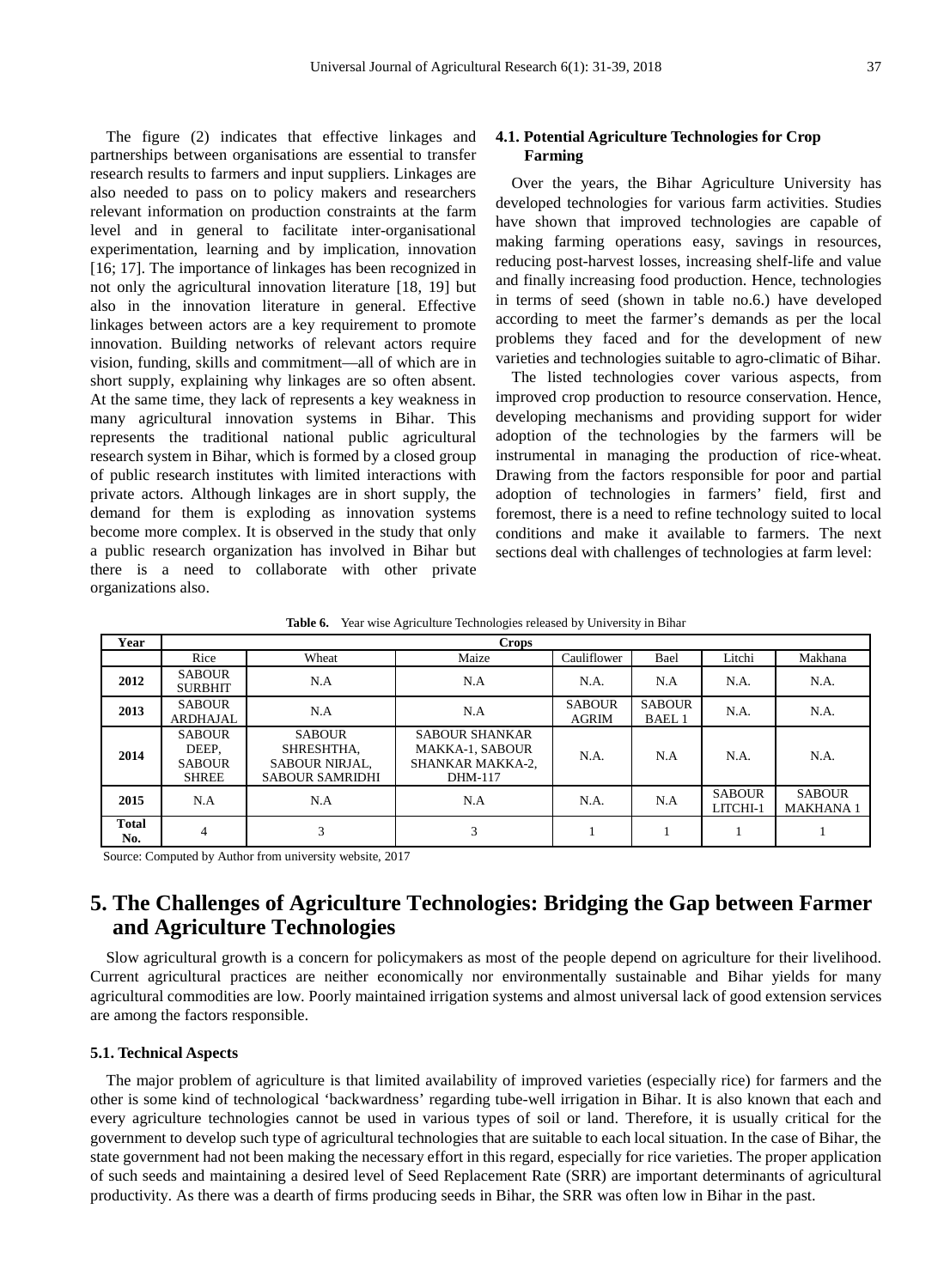|                      | 2012-13          |        |        | 2013-14          |        |       | 2014-15          |        |       |
|----------------------|------------------|--------|--------|------------------|--------|-------|------------------|--------|-------|
| Crops                | Require-<br>ment | Supply | SRR    | Require-<br>ment | Supply | SRR   | Require-<br>ment | Supply | SRR   |
|                      |                  |        |        | Kharif Crops     |        |       |                  |        |       |
| Paddy                | 297.00           | 279.70 | 40.20  | 353.60           | 245.70 | 40.80 | 373.20           | 361.50 | 38.75 |
| Maize                | 75.00            | 61.50  | 82.00  | 95.00            | 19.10  | 20.15 |                  |        |       |
| Urad                 | 1.10             | 5.70   | 65.90  | 1.40             | 0.60   | 18.80 | 1.62             | -      | 25.00 |
| Moong                | 0.60             | 3.60   | 82.50  | 1.30             | 2.10   | 79.10 |                  |        |       |
|                      |                  |        |        | Rabi Crops       |        |       |                  |        |       |
| Wheat                | 840.00           | 849.90 | 35.40  | 840.00           | 817.20 | 35.70 | 864.00           | 795.50 | 35.58 |
| Maize                | 130.00           | 114.80 | 85.00  | 130.00           | 126.40 | 85.00 | 207.00           | 207.00 | 90.00 |
| Arhar                | 3.80             | 4.10   | 27.10  | 4.60             | 2.50   | 19.40 | 5.40             | 1.05   | 10.58 |
| Gram                 | 17.30            | 13.10  | 16.50  | 23.00            | 7.10   | 9.10  | 27.60            | 4.13   | 5.51  |
| Masoor               | 12.90            | 7.30   | 11.40  | 20.80            | 3.57   | 5.67  | 25.80            | 7.08   | 11.35 |
| Rapeseed/<br>Mustard | 3.30             | 5.10   | 100.00 | 3.30             | 2.60   | 39.80 | 3.46             | 3.06   | 49.04 |

**Table 7.** Distribution of Certified Seeds and Seed Replacement Rate (SRR) for Important Crops

Source: Economic Survey, 2015-16, GoB

\* Requirement and supply in '000 qntl./SRR in percentage

#### **5.2. Financial Resources**

Another problem is a financial crisis. Due to the high cost of technologies such as paddy trans-planter, quality seeds, etc. farmers could not able to bear at the starting stage. If they spent the money on adaptation or installation of irrigation technologies, it takes time to cover-up that much amount even after getting the subsidy from the government.

#### **5.3. Different Size of Land Holding**

In general, the size of agricultural land is very small and most of the farmers belong to marginal and small land holding size class and because of this, sometimes the technologies do not fit into the land or type of soil quality for instance agriculture mechanization. Thus, the farmers are not interested to adopt new mechanization.

## **6. Policy Prospects and Need of New Approach**

The agriculture sector becomes more and more knowledgeable and capital intensive. Due to the changing economic situation and environmental problems such as drought and flood in Bihar, farmers' needs continue and updated information on meteorology, marketing and a number of other aspects have directly or indirectly started affecting crop farming. In fact, there is a need to launch a

literacy movement at the farm level covering all aspects like, information related to IPR and Farmers' and Breeders' Right, quality requirements under sanitary and Phyto-sanitary measures and agriculture trades, etc. The Present study, found that there is a gap between implementation of new technologies due to lack of awareness of extension agencies. Mostly, the farmers are not interested to apply new kind of techniques like SRI or Zero tillage cultivation for rice wheat. These techniques are absent in more district as well as village level. The farmers are not adapting to the seeds which are provided by ATMA for cultivation, and hence there is a need to properly monitor the field and find out the problems behind the adoption of new techniques. The availability of timely, location-specific demand driven and value added information is very vital for the growth of crop production.

As observed from the field experience that various technologies have developed and stimulated from method of plant introduction to hybridization and better plant type for specific conditions. Over the years, The SAUs system has developed various improved technologies with the collaboration of different organizations. These technologies have exhibited good potential to increase income and employment and making farming a profitable source of livelihood. The changing situation and policies have made agriculture complex and more knowledge- intensive. In the regimes of trade and IPRs, farmers need more education and recent information to avail benefits. The role of KVK seems more meaningful in providing generic information